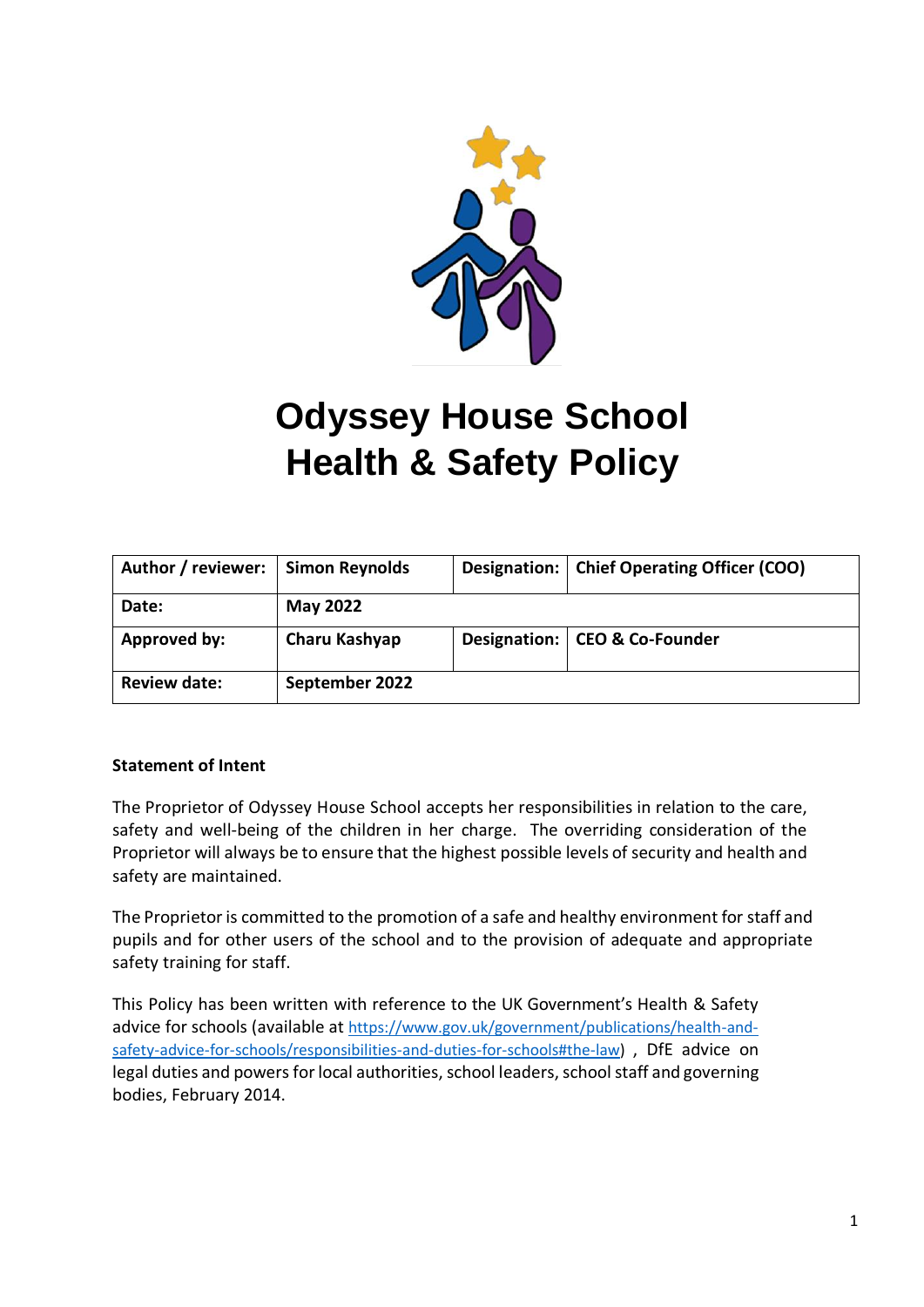This policy also refers to the following Odyssey House School's policies :

| <b>School Outings Policy</b>                                                             | Health & Safety Audits and<br><b>Risk Assessments</b> |
|------------------------------------------------------------------------------------------|-------------------------------------------------------|
| First Aid Policy                                                                         | Fire Safety Management Policy                         |
| Supporting Pupils with medical conditions Policy<br>including administration of Medicine | Child Protection & Safeguarding<br>Policy             |
| <b>Child Collection Policy</b>                                                           | Child not collected from<br><b>School Policy</b>      |

# **ROLES AND RESPONSIBILITIES**

# **Proprietor**

The Health & Safety at Work Act 1974 places overall responsibility for health and safety with the employer, therefore Charu Kashyap, the Proprietor is responsible for ensuring:

- That appropriate documentation is in place
- The implementation and monitoring of the policy
- The policy is reviewed on an annual basis
- Health and safety are managed on a day to day basis
- That staff are aware of the information and procedures laid down in the document, and of their own responsibilities to comply with them
- Regular checks of the fire safety equipment in the school are carried out
- Annual checks of the electrical equipment (PAT Testing) in the school are carried out

# **Charu Kashyap, the Proprietor, is responsible for the following, through delegation as appropriate to: Simon Reynolds, COO and the School Administrator.**

- Liaising with contractors to ensure an adequate exchange of health and safety information
- Discussing health and safety matters and resolving any issues as they arise
- Reviewing the annual risk assessment and planning work to address issues raised
- Ensuring that all defects logged on the teacher portal are rectified. Once rectified, these matters must be checked off in the log
- Carrying out and recording the timetabled safety checks of the school buildings

# **At each School Site, all Staff will be responsible for:**

- Reporting to the COO, the Senior Leadership Team (SLT) and the School Administrator on any arising health and safety matters
- Ensuring that all defects in the buildings and grounds are logged in the office. Once rectified, these matters will be checked off in the log
- Carrying out informal safety checks of the school building and the school grounds, including the outdoor play equipment
- Carrying out a thorough safety check at the beginning of each term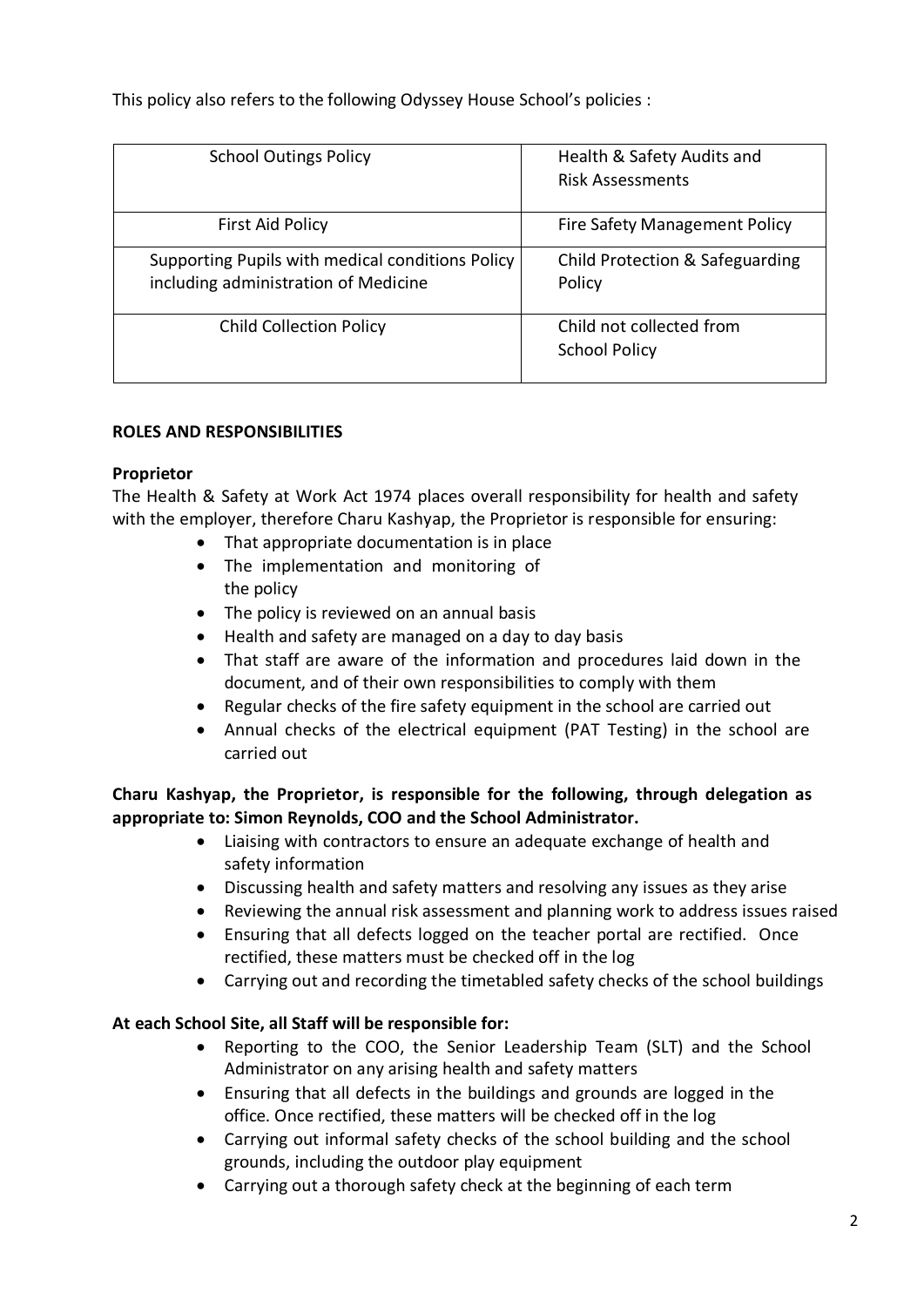# **All Staff**

- It is a requirement of the Health & Safety, DfE advice on legal duties and powers for local authorities, headteachers, staff and governing bodies that all staff should be familiar with the health and safety arrangements in place and should comply with them.
- All staff will therefore be informed about and directed to this document and will be expected to comply with the procedures it contains at all times.
- All staff have a responsibility towards themselves and others for health and safety and should report any problems using the procedure outlined in the next section. If necessary, they must be prepared to take appropriate action themselves to remove hazards.
- Staff should ensure that pupils in their care behave in a safe and proper manner, adhering to proper safety precautions, particularly in the handling of equipment or materials. (See Behaviour Management Policy)
- Staff should report any damage to equipment and avoid using it until it is repaired or replaced. Staff are responsible for the equipment that the children may make use of.

### **Teachers**

- Each teacher is responsible for ensuring that the storage of resources in their classroom complies with health and safety guidelines. This will be monitored by the COO and the school administrator.
- They should inform all additional staff who use the room of any potential hazards in the use of equipment or materials.
- Teachers should monitor the floor surfaces and rugs and report any defects
- Teachers are responsible for ensuring that children's coats, PE equipment and shoes etc are stored neatly and do not cause a tripping hazard.
- Teachers must report any light bulbs that need replacing
- Teachers must not remove the window restrictors in the classrooms as this presents a hazard with the possibility of a child falling from the window or an item falling out of the window and injuring a member of the public on the pavement below.

# **Other School Users**

The COO and the School Administrator are responsible for making all users aware of relevant sections of the school's Health and Safety Policy.

#### **REQUIRED AND ASSOCIATED TRAINING**

| First Aid                 |  |
|---------------------------|--|
| <b>Manual Handling</b>    |  |
| <b>Working at Heights</b> |  |
| Health & Safety           |  |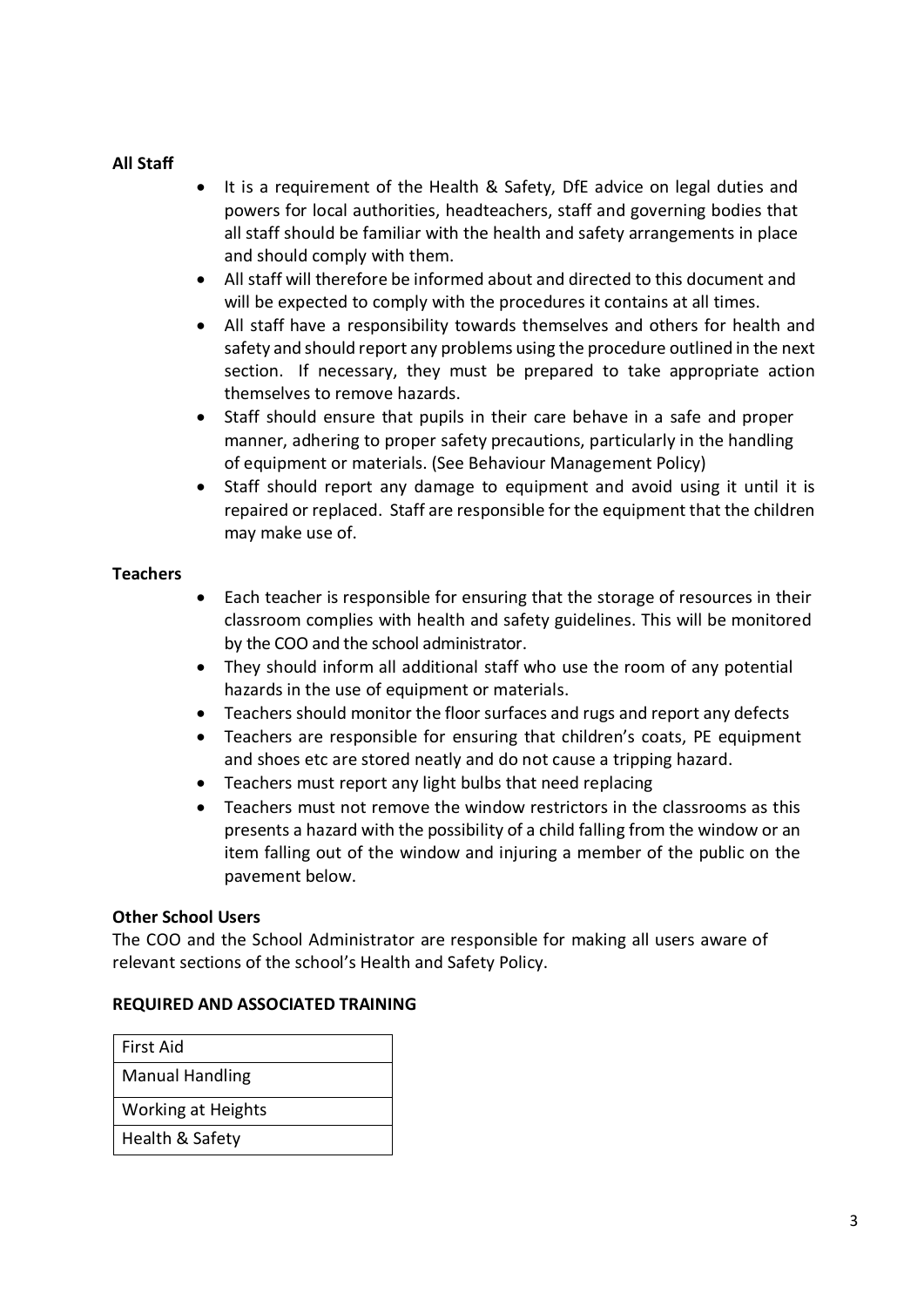#### **PRACTICAL ARRANGEMENTS**

**First Aid** See First Aid Policy

**Accident Recording, Reporting and Investigation** See First Aid Policy

# **Issuing Medicines**

See Supporting Pupils with Medical Conditions policy including Administration of Medicines

**Fire Safety** See Fire Safety Management Policy

### **Hazard and Defect Reporting**

All defects and hazards relating to the building, grounds or equipment should be reported immediately to the COO or a member of the SLT and the school administrator who will be responsible for monitoring the progress on remedying the problems.

### **Annual Health and Safety Risk Assessments**

The school administrator will arrange a risk assessment of the school (through Judicium Health & Safety) to be carried out each year. The outcome of the audit will be reported to the Proprietor and the Senior Leadership Team.

The results of the audit will help to determine the areas and/or activities for which a formal Risk Assessment needs to be carried out.

# **Control of Substances Hazardous to Health (COSHH)**

As a general rule, hazardous substances will not be brought onto school premises. However, such items as cleaning fluids will be stored in a secure environment which gives no access to pupils or unauthorised persons.

# **Kitchens and Hot Drinks**

Children do not use the kitchen area. Kettles may only be used in the kitchen areas to prevent the risk of scalding a child.

Cups with lids must be used throughout the school for hot drinks apart from the staff rooms.

#### **Supervision of Children**

The school accepts no responsibility for children who arrive at the school before 8.30am.

Parents are asked to make arrangements to collect their children promptly at the end of the session or school day. Teachers must ensure that each child is collected by a known adult. (See Child Collection Policy). If any child is not collected straight away, please refer to the Child Not Collected from School Policy.

It is the responsibility of parents or guardians to ensure that the children are supervised before and after school to prevent any risk to their health and safety.

At all other times, including break and playtimes, children are properly and adequately supervised by a member of staff. No children will be left without supervision at any time.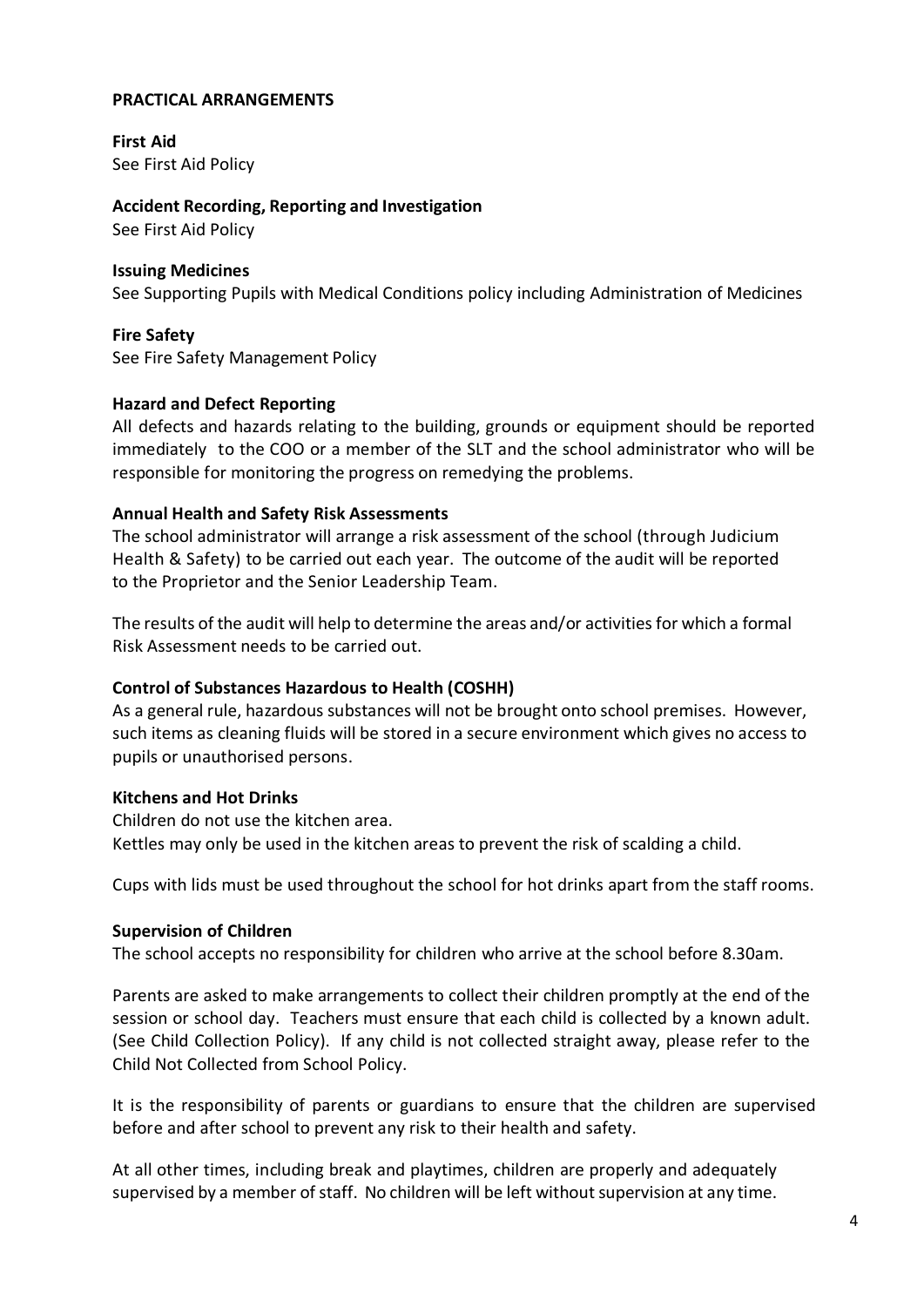### **Building Safety Matters:**

#### Classroom Temperatures

Classrooms should be at least 18°c. Thermostats have been fitted around the school so that temperatures can be monitored and managed according to needs.

#### Lighting

It is the school's policy to change lights that need replacing to LED Fluorescent fittings as these have the best light.

Teachers should report any light bulbs that need replacing using the premises log in the office.

### **Electrical Safety**

Any faults must be reported immediately. All electrical items are visually inspected on a regular basis and higher risk items are tested on an annual basis by an approved contractor and a record of this check is filed in the school office.

Displays or decorations must not be suspended from light fittings.

All staff must take care to minimise the risk from trailing electric cables.

Electrical equipment must be located away from water sources – sinks/water trays.

Although electrical equipment visually inspected regularly as per HSE guidelines, higher risk items may be PAT tested in accordance with the guidance and upon approval by SLT. This includes, leads, plugs and sockets. Any wear or damage should be reported in the usual way and the item taken out of use until it has been rectified.

Staff may not bring electrical items into school unless they have been inspected. This includes mobile phone chargers, PC laptop chargers and music playing devices. I f a p p l i c a b l e, s taff are invited to bring these items into school on PAT testing days so they can be tested and labelled.

Irons must be stored in iron stands with risk assessment instructions clearly displayed.

Only oil filled electric radiators may be used in the school and not convection heaters which pose the risk of fire.

See also Health & Safety Audit/Risk Assessments.

#### **Working at heights**

Working at height includes any work activity where a person could fall from a place of work and could suffer an injury or be killed. This does not include staircases in buildings. It also includes getting to and from a place of work at a height.

Access equipment is the collective term for equipment that is selected for work at height. It typically includes step stools, step ladders and ladders, although this list is not exhaustive.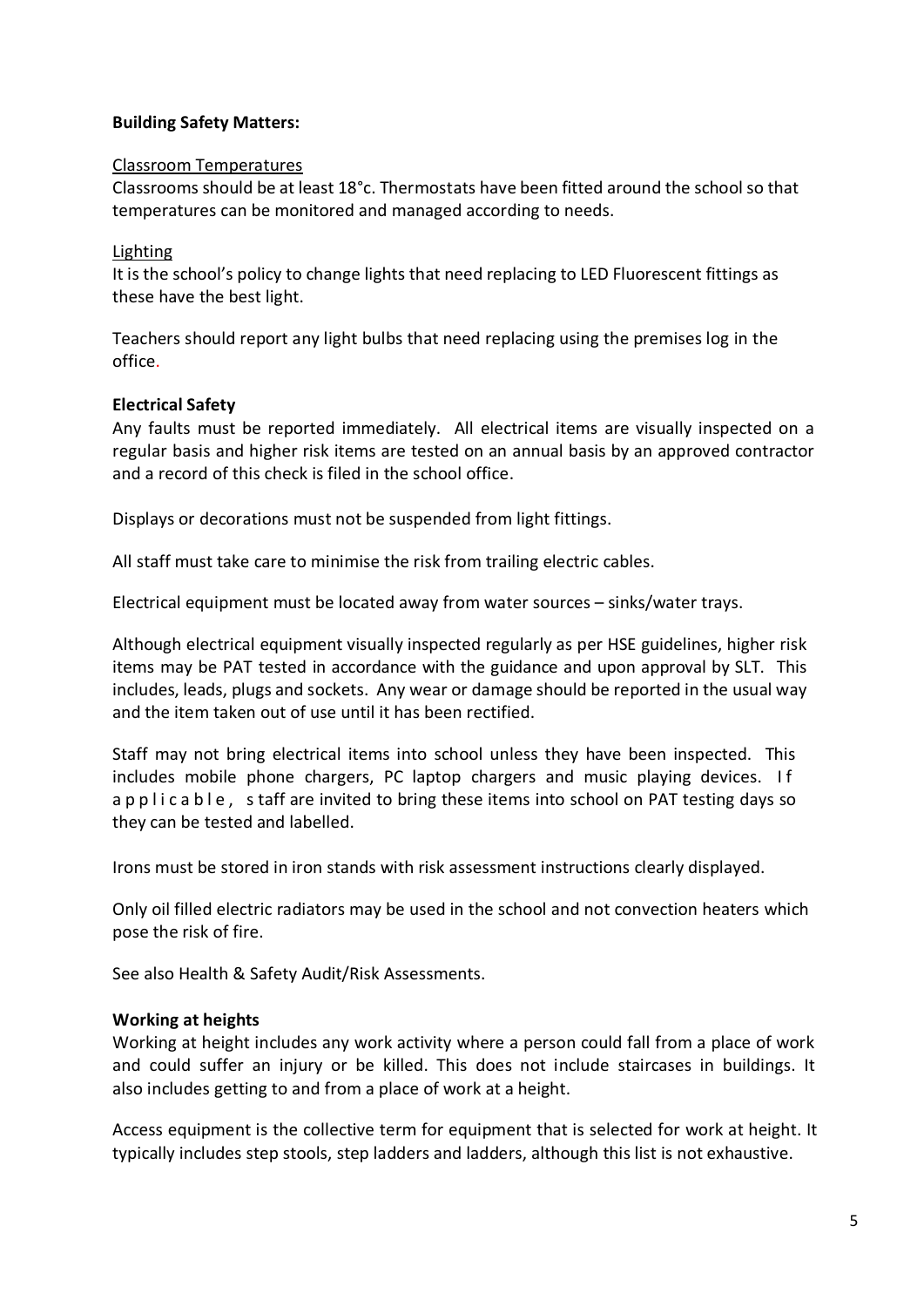Within the school and its grounds, work at height should always be avoided whenever possible. Sometimes, this may not be practical and for particular low risk light work at height of short duration (i.e. work that last for minutes not hours) a step stool, stepladder or ladder may be considered as the most appropriate method of access. When a stepladder or ladder needs to be used, one person should hold the ladder/stepladder steady whilst the other person climbs up it.

Standing on tables, chairs or other furniture for any reason is strictly prohibited.

Working at heights training is given to staff during Health & Safety training.

### **Security/Visitors to the Site**

The School and its grounds are private property and only persons with permission either expressed or implied are entitled to be on the premises (e.g. persons making deliveries or parents collecting or depositing children). All other persons with no need to be on the premises are trespassers and may be asked to leave immediately. Legally, it is permissible to use 'reasonable force' to remove trespassers, but realistically the police will be informed of all trespassers who refuse to leave.

Pupils' safety is of paramount importance, and the school will take additional measures if circumstances indicate that this is necessary.

The front gate and front door to the school sites are kept closed at all times and are monitored by security cameras. The school has named key holders in the event of fire or burglary occurring when the school is closed. During normal working days, the school is open between 8.30am and 5.00pm.

During the school day, visitors must report to the school office, sign into the visitor book and wear a visitor badge. Any unknown visitors will be asked to show ID. Visitor badges have visitor information on the back about who to speak to about concerns. Visitors sign in and in doing so confirm they have read this information.

Staff are encouraged to show curiosity and challenge politely anyone in school they do not recognise. Members of staff should not place themselves in danger when dealing with trespassers.

While it is hoped that staff will not be faced with aggressive and potentially violent incidents, the risk is always present. Guidance on how to deal with such incidents will be covered in occasional training sessions at staff meetings and in the induction information.

#### **Contractors on Site**

The school will vet contactors and where appropriate, will ensure they have a CDM (Construction Design and Management) folder and a hot works policy. Contractors are encouraged to telephone and make appropriate arrangements prior to visiting the school.

All contractors must report to the school office and sign in the visitors' book. Contractors will work under the supervision of the school administrator or a delegated person so as not to endanger the health and safety of children or adults in the school. Contractors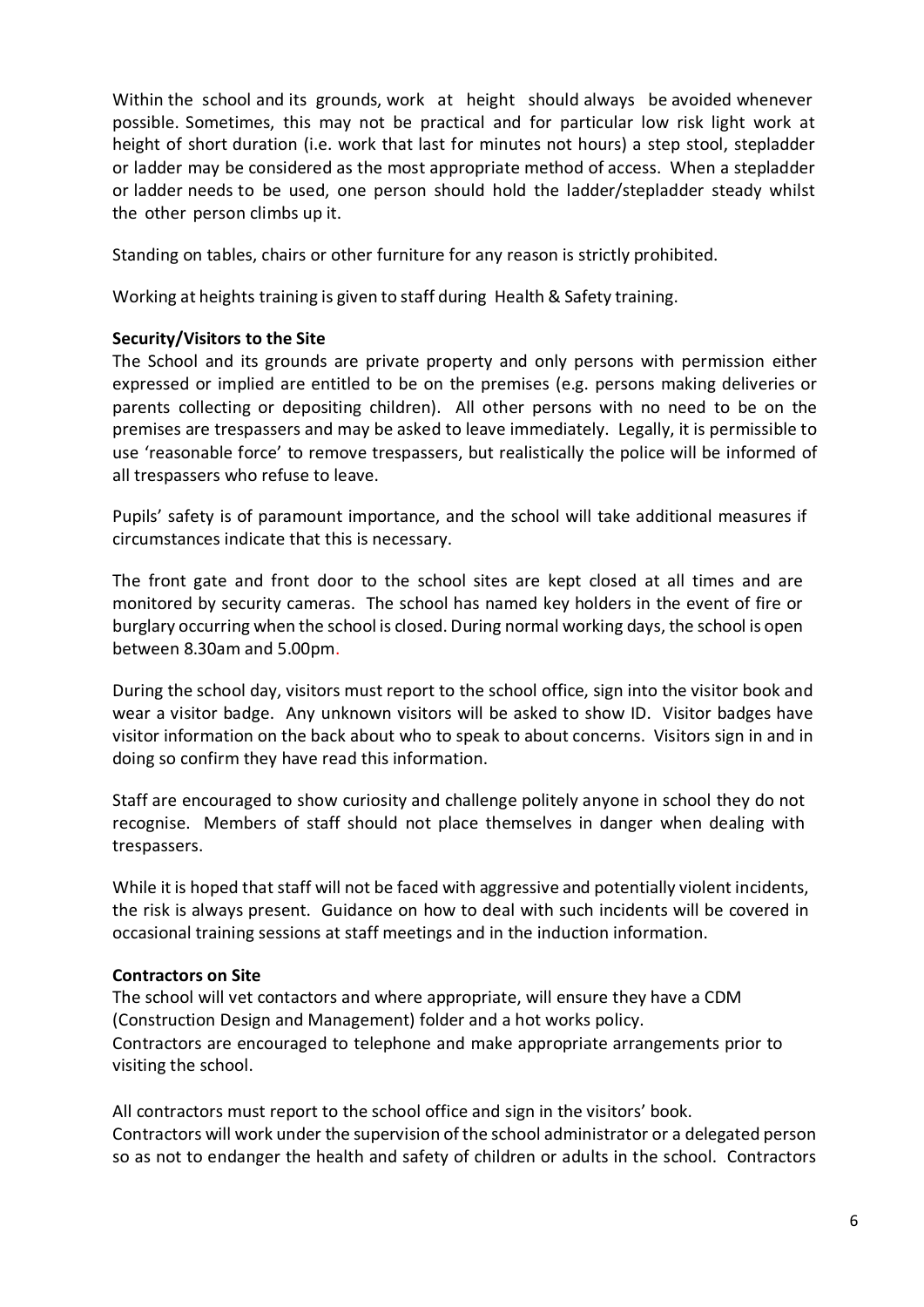must be instructed to store equipment they bring into school in a safe place, away from corridors, classrooms or any areas used by adults or children.

Most work is carried out in the evenings, weekends or school holidays and no repairs or maintenance can be carried out in areas which children or adults are occupying, including cloakroom and toilet areas. If contractors are carrying out emergency work the children must be kept away from the area.

Contractors who have not had a DBS clearance from the School must be supervised at all times when children are present. Contactors to be reminded that the school has a no smoking policy.

### **School Trips and Outings**

See School Outings Policy and all the related risk assessments.

#### **Money in transit**

In an attempt to minimise the risk from theft, the banking ofschool monies does not follow any set routine or pattern.

#### **Children and Manual Handling Equipment**

In the normal day to day running of the school, there are certain situations where children will need to move equipment or items of furniture. For example:

- Chairs and tables
- Physical education equipment
- Small items of equipment

Children must always be supervised when moving any equipment or item of furniture. Some items may be heavy or awkward to handle. Children need to be shown how to lift and carry safely and this needs to be reinforced regularly.

Chairs should be moved one at a time, and children should be shown how to carry them correctly. They may carry single chairs on their own.

Tables need at least one child at each end. A child must not attempt to lift a table on their own.

If a piece of equipment or furniture is being moved from one room to another, ensure there is another child available to open and close doors.

Children must not move desk top computers(screens can easily fall off trolleys or wires get caught) but they may move laptops.

#### **Dogs in School**

As a general rule, due to the risk of infection from toxocariasis and the general nuisance caused by fouling, dogs are prohibited from the school. Even the most docile animal can pose a considerable threat if it is approached by strangers, groups of children etc, and thereby feels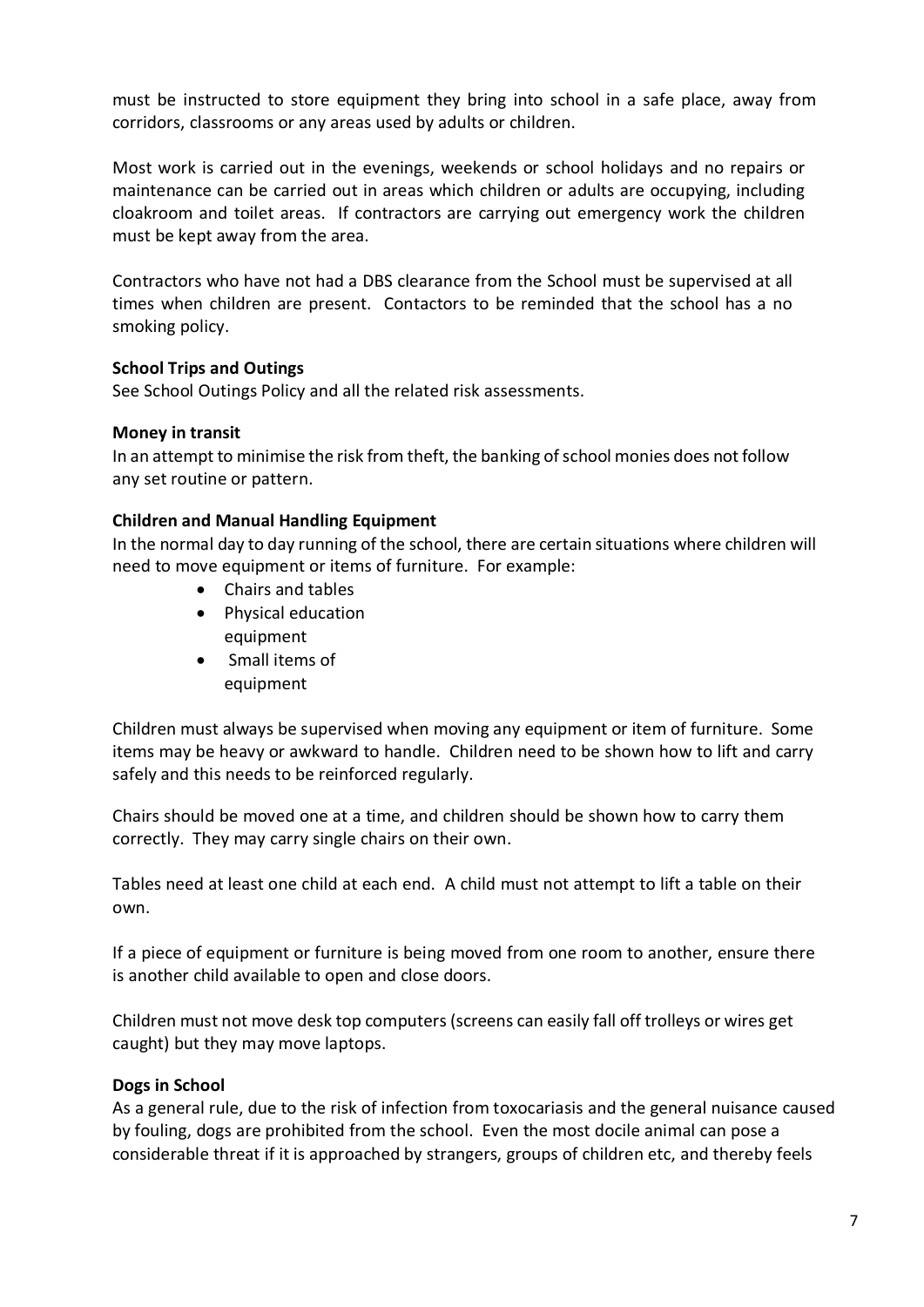endangered. For these reasons, parents depositing or collecting children from the school are not permitted to bring dogs into the school or onto the playground.

The exception to this rule is therapy dogs or dogs that have been invited onto the school premises e.g. police dogs or guide dogs. There may also be some other exceptions at the discretion of the CEO/Co-Founder and the COO, provided a risk assessment is completed and measures are put in place.

#### **Stray Dogs**

Children will be discouraged from approaching stray dogs due to the risks stated above.

### **Covid-19 Measures 2021-2022**

These measures aim to follow the guidance provided by the UK Government which is subject to change and can be found at [https://www.gov.uk/government/collections/guidance-for-schools](https://www.gov.uk/government/collections/guidance-for-schools-coronavirus-covid-19)[coronavirus-covid-19.](https://www.gov.uk/government/collections/guidance-for-schools-coronavirus-covid-19) Please see Covid Risk Assessment for more information.